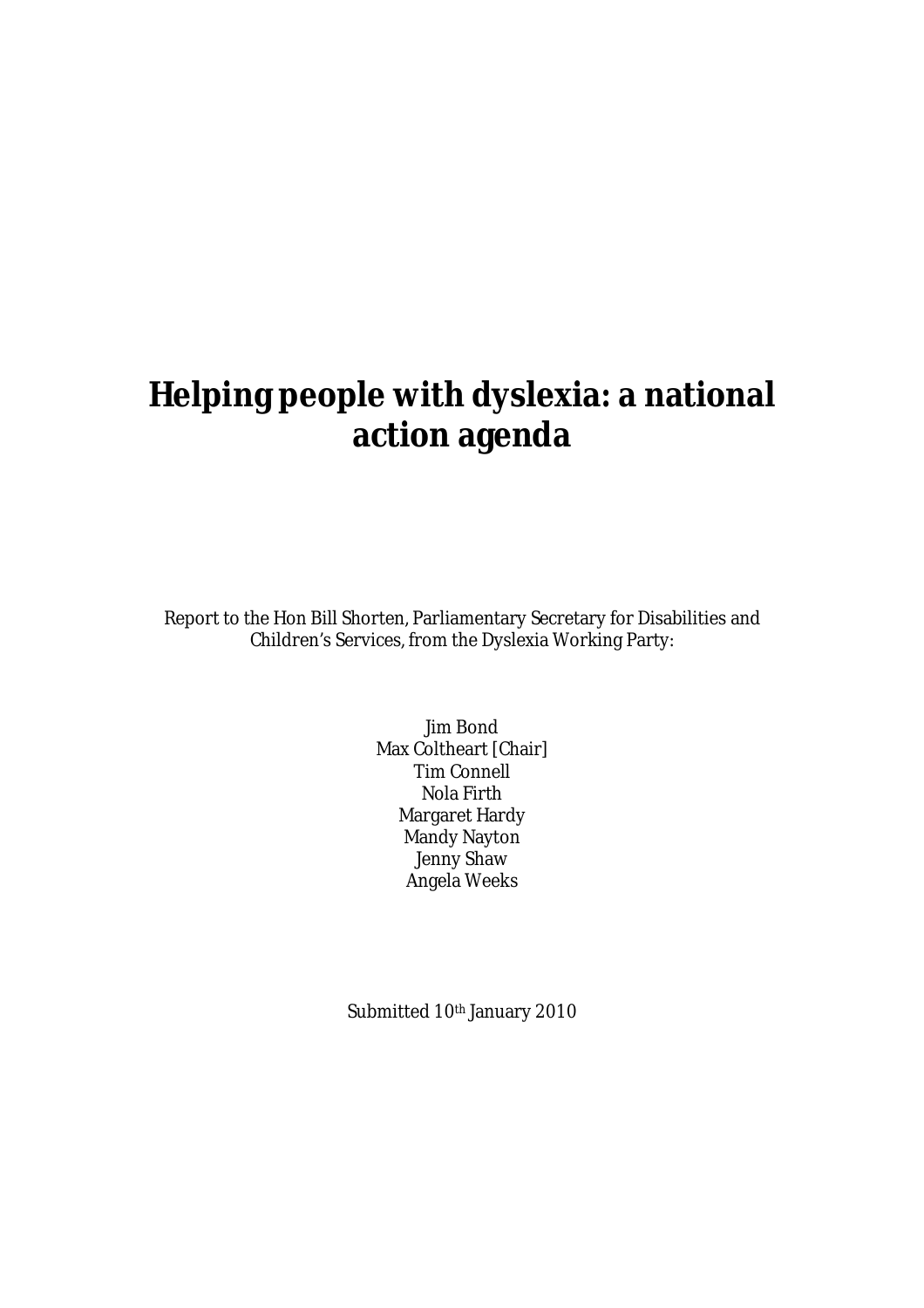#### *Introduction*

During 2008 the Hon Bill Shorten, Parliamentary Secretary for Disabilities and Children's Services, met with representatives from dyslexia interest groups who expressed concern that dyslexia is not recognized as a specific disability under the Disability Discrimination Act 1992 and that the education and employment systems do not recognize or support people with dyslexia.

Following these meetings the Parliamentary Secretary requested the FaHCSIA convene a roundtable Forum to discuss these issues.

This Dyslexia Stakeholder Forum was held at Parliament House Canberra on 16 June 2009. The Forum consisted of 24 people who were scientists in the areas of reading or learning disabilities, technologists, people with dyslexia, clinicians and practitioners, or representatives from DEEWR and FaHCSIA. It was decided that a representative Working Party of 8 Forum members should be formed, charged with the task of writing a report proposing a national agenda for action to assist people with dyslexia.

The Working Party consulted widely and in particular benefited from comments on a draft report that were received from the following authorities (all of whom have expressed very strong support for the recommendations we have made):

• AUSPELD (The Australian Federation of Specific Learning Difficulty Associations)

- LDA (Learning Difficulties Australia)
- ALDA (The Australian Learning Disability Association)
- Speech Pathology Australia

• The DDOLL (Developmental Disorders of Language and Literacy) network, which was established with funding from the Australian Research Council.

• Sir James Rose, author of the Rose Report on Dyslexia commissioned by the UK Government.

A draft report was also distributed for comment to members of the Forum on December 7 2009.

The draft report was revised in the light of these comments and the final version of the report (the present document) was submitted to the Parliamentary Secretary on January 10 2010.

In this document we put dyslexia into context by first making some remarks about general levels of literacy in Australia and why they are currently a cause for concern. We then explain the difference between dyslexia and other forms of difficulty in learning to read, and point out the serious social, economic and personal consequences of dyslexia. We then provide 19 recommendations, each of which if implemented would reduce these social, economic and personal costs of dyslexia in Australia.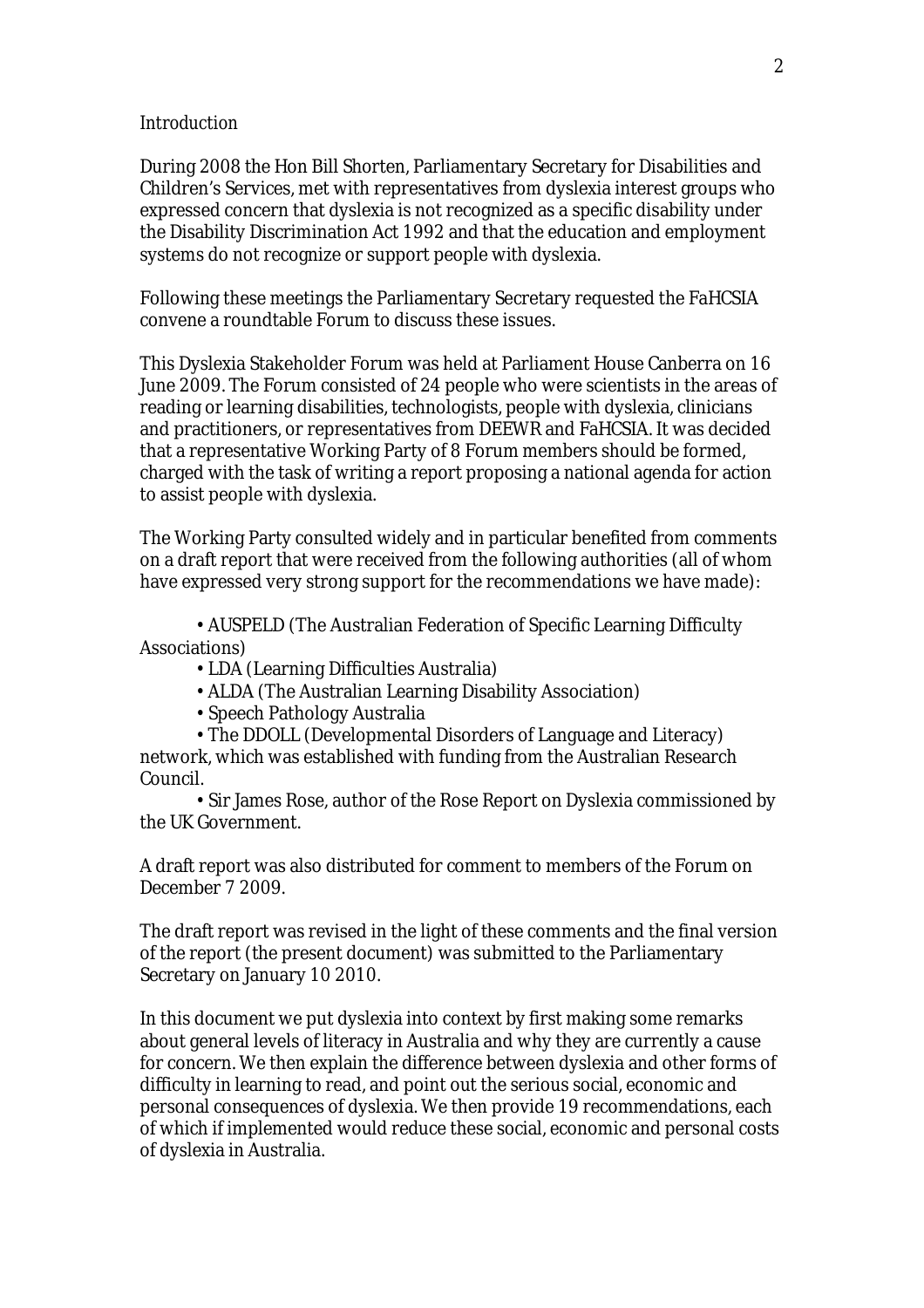#### *Is there a literacy problem in Australia?*

The Council of Australian Governments (COAG) believes so. Its report entitled "National Agreement for Skills and Workforce Development: Baseline performance report for 2008", dated 30 September 2009, made the following points:

• Relatively high proportions of working age Australians have literacy and numeracy skills below the minimum level COAG considers is required to meet the complex demands of work and life in modern economies—43.5 per cent for literacy and 49.8 per cent for numeracy.

• The proportion of the working age population with low literacy and numeracy skills decreases as socio-economic status improves. At a national level, 60.0 per cent of working age people in the most disadvantaged socio-economic areas have low literacy skills compared with 29.3 per cent in the least disadvantaged areas. The figures for numeracy are 66.2 per cent and 35.3 per cent respectively. The pattern is similar across all States and Territories.

These conclusions are based on data from a national survey of literacy standards carried out by the Australian Bureau of Statistics (ABS) in 2006. The ABS report of that survey specifically noted that 52% of Australians aged 15-19 had a literacy level that "was insufficient to meet the complex demands of everyday life and work". Comparisons of the results of the 2006 ABS survey with the results of the immediately preceding survey (1996) revealed that literacy levels were lower in 2006 than in 1996.

There is independent evidence that literacy standards are currently declining in Australia. Reading ability of Australian children was measured in the OECD's International Programme for International Student Assessment (PISA) assessment rounds in 2000 and most recently in 2006. Between 2000 and 2006 Australia dropped 4 places in the international ranking of literacy levels, being overtaken by New Zealand, Canada, Hong Kong and South Korea (reported by the chair of the Australian Curriculum, Assessment and Reporting Authority, Professor Barry McGaw, in his keynote address at the seminar *Effective Reading for All: National and International Perspectives* conducted by Learning Difficulties Australia (LDA) in Melbourne on 23 September 2009).

#### *Why is there a literacy problem in Australia?*

In 2004 the then Federal Minister for Education, Dr Brendan Nelson, commissioned a National Inquiry into the Teaching of Literacy (NITL)<sup>†</sup> which reported to him in December 2005. Amongst the findings of this report were the following:

• 50% of the 34 teacher training programs in Australia devoted less than 5% of the curriculum to teaching about reading.

• 60% of senior teachers considered the majority of beginning teachers were not equipped to teach children to read.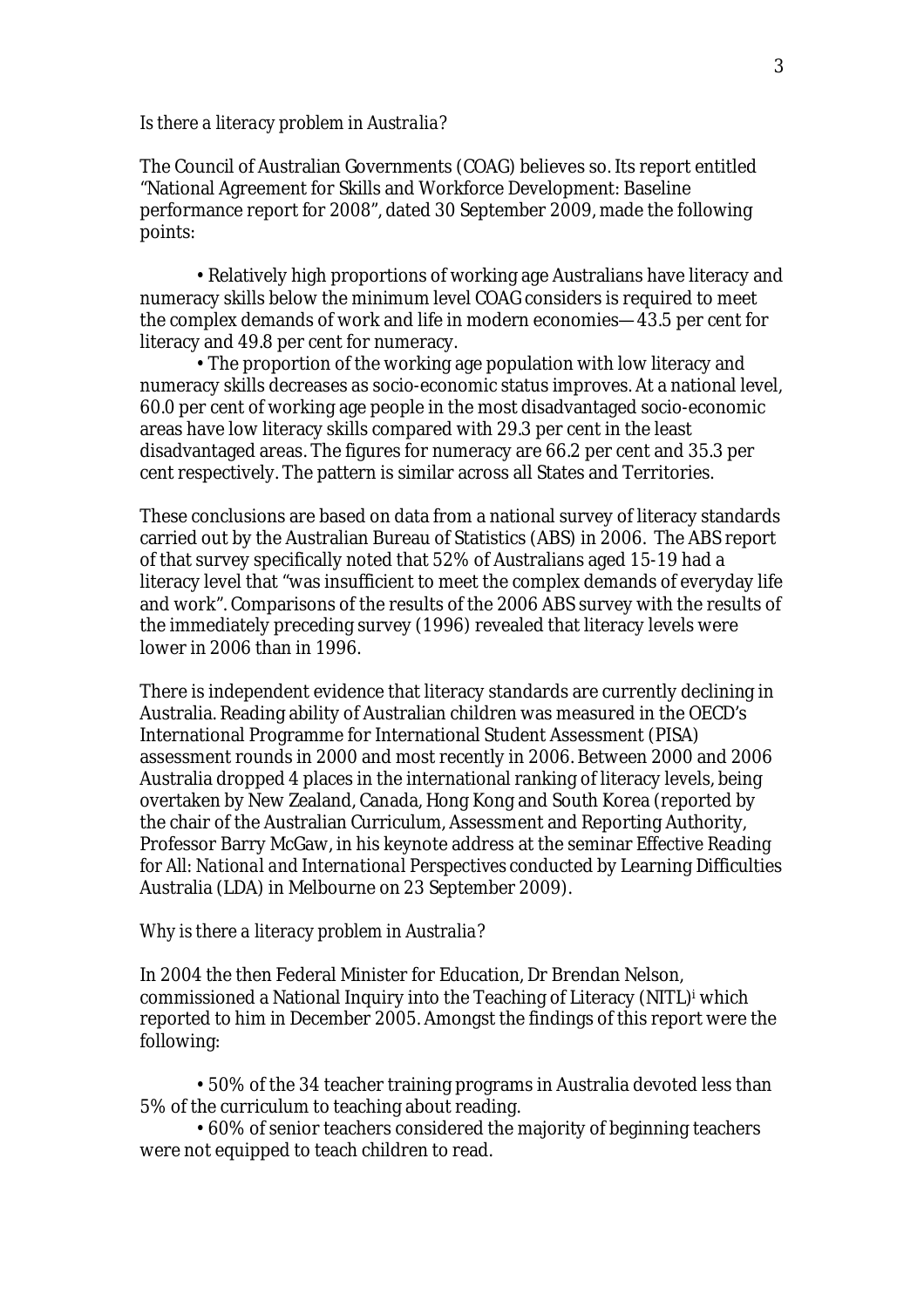• The majority of beginning teachers reported that they were not confident about their ability to teach reading.

• Many beginning teachers themselves had limited literacy skills, and also lacked the metalinguistic skills needed for the teaching of reading.

The NITL Report made 20 recommendations aimed at improving the teaching of literacy. Unfortunately none of these was implemented. The Education portfolio was taken over by a new Minister. The recommendations of the report were put out to tender, which was won by the Curriculum Corporation, which produced materials that were distributed to schools. The Chair of the NITL, the late Dr Ken Rowe of the Australian Council for Educational Research, publicly repudiated these materials, pointing out that they did not incorporate a single one of his committee's 20 recommendations.

However, all is not lost. The Australian Curriculum, Assessment and Reporting Authority (formerly the National Curriculum Board) is drawing up a national curriculum for English which includes a specific focus on teaching reading and reading-related abilities in the early years of schooling. Current drafts of this curriculum document show that it is highly compatible with the recommendations of the NITL. For example, recommendation 2 of the NITL was:

The Committee recommends that teachers provide systematic, direct and explicit phonics instruction so that children master the essential alphabetic code-breaking skills required for foundational reading proficiency. Equally, that teachers provide an integrated approach to reading that supports the development of oral language, vocabulary, grammar, reading fluency, comprehension and the literacies of new technologies.

Consistent with this, the May 2009 ACARA document "Shape of the Australian Curriculum" states (p. 7) "Many students when learning to read need systematic attention to fundamentals like phonological and phonemic awareness, and sound-letter correspondences as well as the development of skills in using semantic and syntactic clues to make meaning". And at his keynote address at the LDA seminar (referred to above) the Chair of ACARA indicated that the National Curriculum would emphasize the teaching of phonological awareness, phonics and the alphabet in kindergarten and Grade 1, just as recommended by the NITL

State Departments of Education are also beginning to take actions that are consistent with the NITL recommendations. For example, NITL Recommendation 16 included the following:

The Committee recommends that a national program of literacy action be established to produce a series of evidence-based guides for effective teaching practice, the first of which should be on reading.

The NSW Department of Education has this year produced exactly these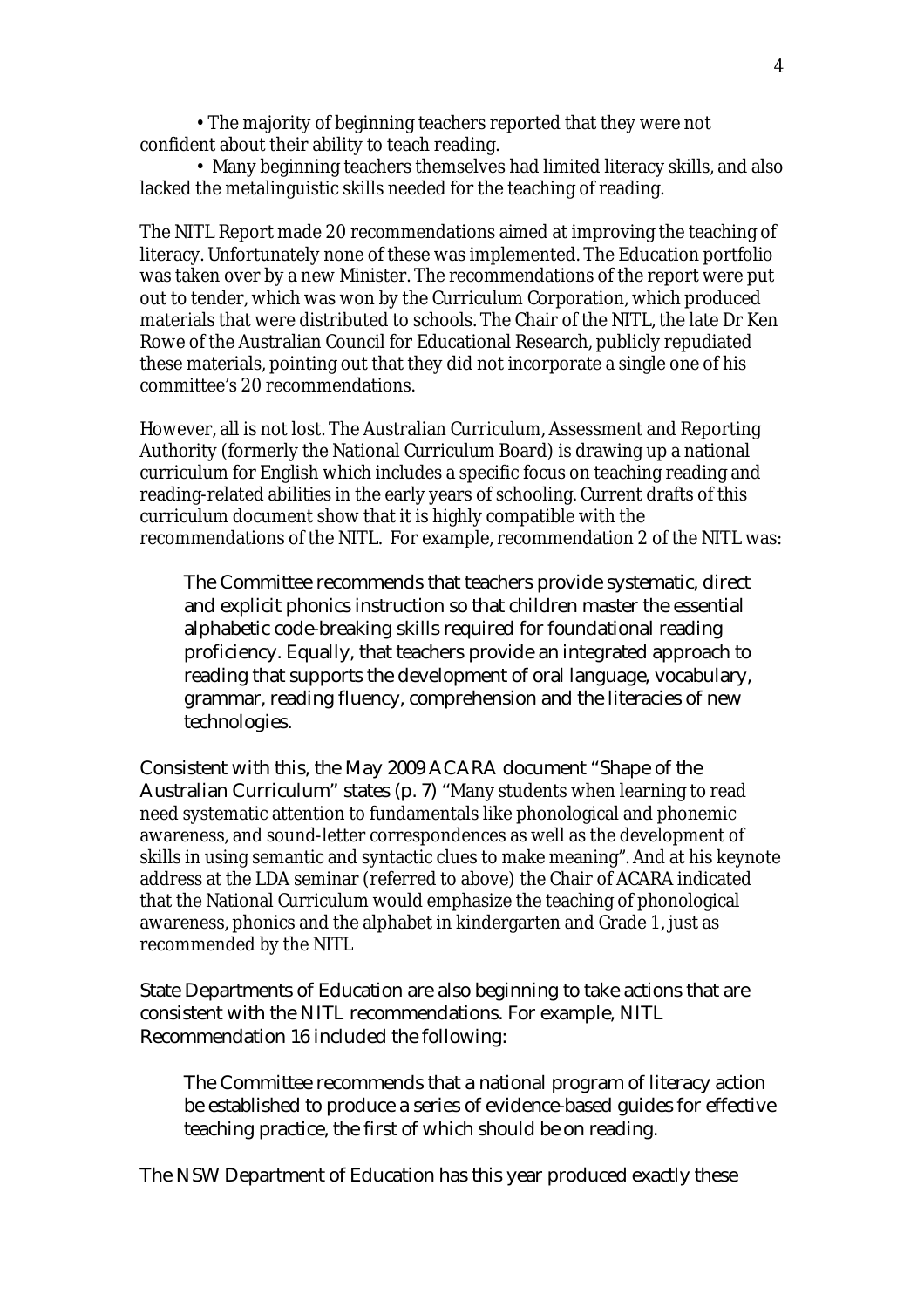kinds of guides to the teaching of literacyii .

The ACARA recommendations re initial teaching of reading, if implemented right down to individual classroom level, will be of great benefit to many Australian children who would otherwise have struggled to learn to read. Improved curricula delivered in a structured, sequential and explicit way, along with intensive intervention for those children struggling to keep up with their peers, will address the needs of the vast majority of students. But there will still remain a residue – perhaps as many as 5-10% of all children who will still struggle to learn to read even if exposed in the classroom to best-practice evidence-based methods of teaching reading. The remit of our Working Party is to make recommendations about how best to help such children as well as the adults who were once such children.

### *The difference between "instructional casualties" and "people with dyslexia".*

A great deal of recent research has focussed on what happens when a school that has been using methods for teaching reading based on ideology rather than research evidence of efficacy switches over to adopting evidence-based methods. Many studies have documented rapidly-achieved and large increases in the reading competence of poor readers in such schools; these children soon achieve reading abilities commensurate with their grades. It follows that the reason why such children were reading poorly prior to the adoption of the new teaching methods in their classrooms was not something to do with the children themselves, but was because of the kind of reading instruction they had been receiving (the *California State Taskforce* (1999)<sup>iii</sup> reported that "a significant number of children labelled learning disabled or dyslexic could have become successful readers had they received systematic and explicit instruction and intervention far earlier in their educational careers"; That is why the term "instructional casualties" has been used to describe these children.

But these studies have also shown consistently that a small but significant proportion of children do not catch up in reading no matter how sound and well-supported by evidence the teaching methods being used in their classrooms are. Although these students are likely to make some progress, they tend to improve at a much slower rate than their peers, and must work very hard even to achieve this. So these children are not instructional casualties, and therefore a different term to describe them is needed. It is these children whom we will term "children with dyslexia".

Identification of dyslexia via this approach is referred to as the *Response to Intervention* Model (RTI). It has become widely accepted practice in the UK, the USA, and Canada:

*"A good indication of the severity and persistence of dyslexic difficulties can be gained by examining how the individual responds, or has responded, to well founded intervention"* (Rose, 2009). iv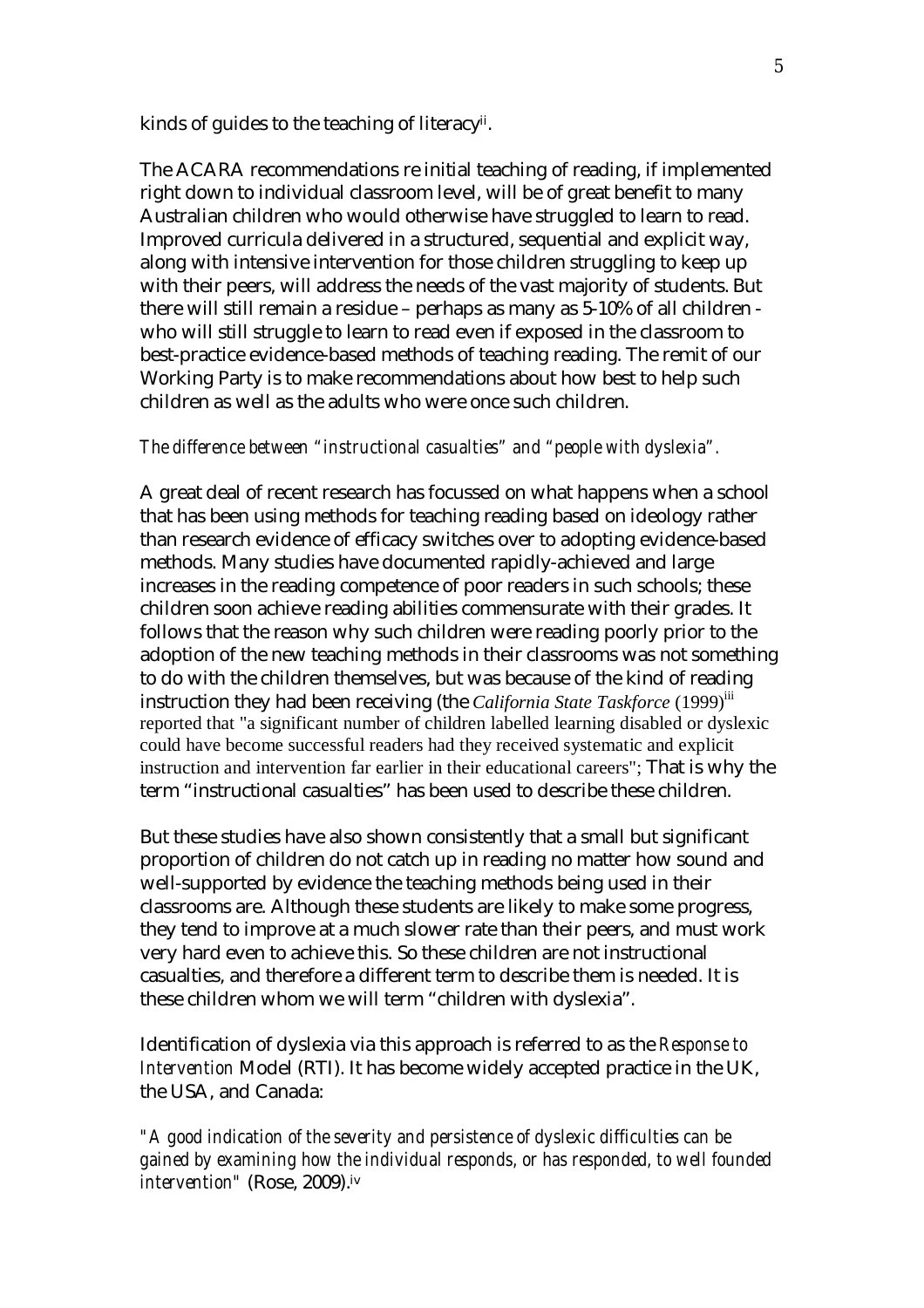

The model requires a three tiered approach to literacy teaching, intervention and assessment (see figure 1).

If the evidence-based literacy teaching approaches proposed in the National Curriculum are implemented right down to classroom level, this will be enormously beneficial to the children classified as instructional casualties, and so one would expect to see substantial improvements in the average literacy levels in Australian schools. But if that is all that is done, the children with dyslexia will benefit only to a small degree. They will continue to be left behind and the gap between these children and their peers will widen even further.

Our Working Party's job is to make recommendations as to what steps should be taken to address the needs of these individuals and so reduce the functional impact of dyslexia.

#### *The economic, social and personal costs of dyslexia*

Failure to learn to read despite receiving appropriate reading teaching has serious consequences.

Research has shown that such children are at serious risk of mental health difficulties<sup>v</sup> especially depression<sup>vi</sup>. Juvenile delinquency is more common amongst such children<sup>vii</sup> as is dropout from school<sup>viii</sup> and unemployment (Australian Bureau of Statistics data). People with poor literacy are less responsive to health education and use of disease prevention strategies, are less able to successfully manage chronic disorders such as diabetes and asthma, and incur significantly higher health care costs<sup>ix</sup>. All these personal costs of dyslexia explain why a significantly higher proportion of people with dyslexia are likely to attempt suicide than adolescents with normal reading<sup>x</sup>. And these personal costs of dyslexia explain why the final report of the National Health and Hospitals Reform Commission has identified that strengthening functional literacy is a key strategy

Figure 1. Identifying Students with Dyslexia within the Three Wave Model.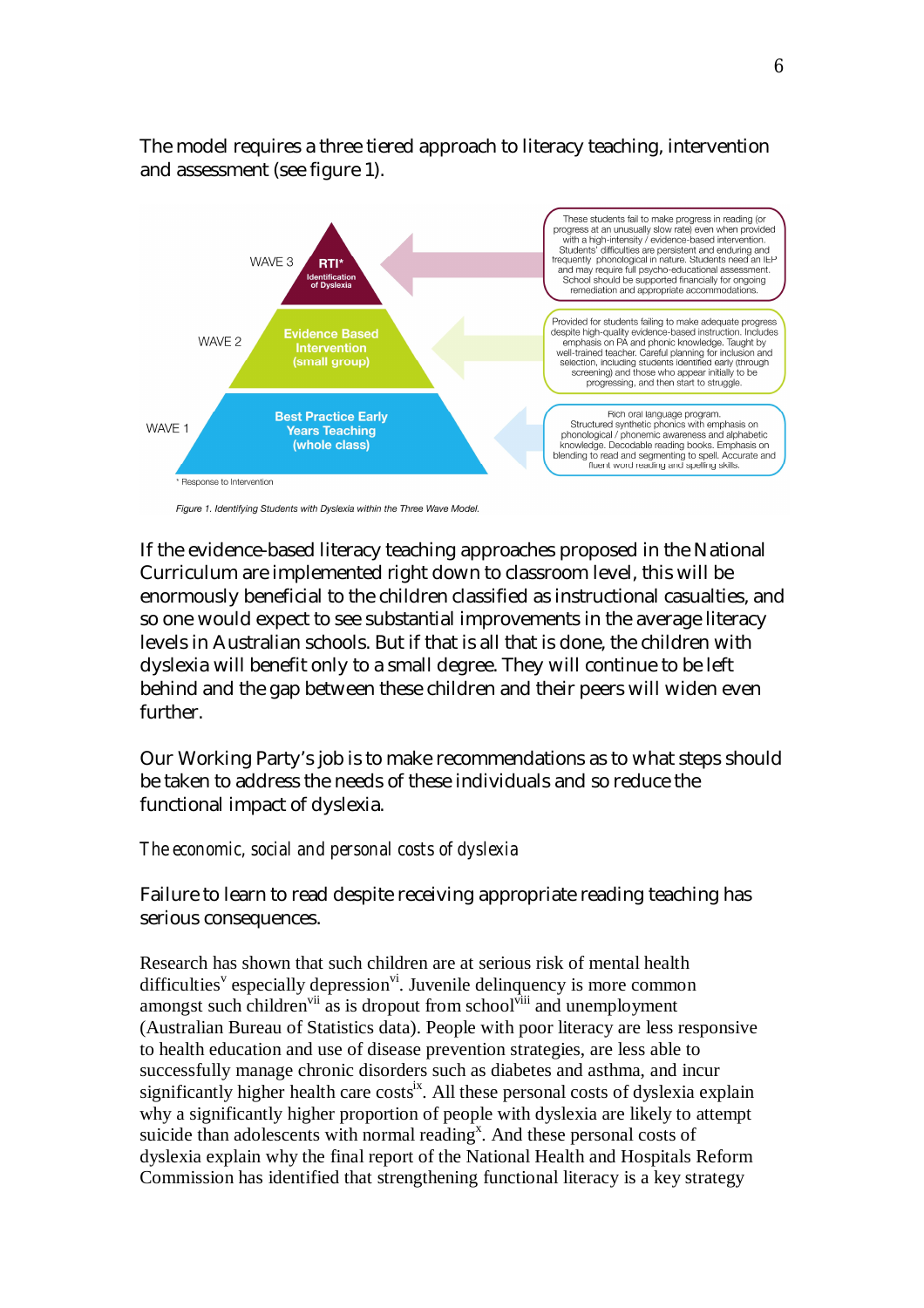to improving health outcomes across Australia<sup>xi</sup>.

These are just some of the serious personal costs of dyslexia. Dyslexia has serious social and economic costs too.

The incidence of dyslexia is much higher in the prison population than the general population: for example, a recent study reported that 53% of the inmates of Chelmsford Prison in the UK were dyslexic<sup>xii</sup>

The UK House of Commons Science and Technology Committee in its report dated 18 December 2009 concluded that "the Government's position that early literacy interventions are an investment that saves money in the long run is evidence-based".

A report by Access Australiaxiii jointly commissioned by the Business Council of Australia and the Dusseldorp Skills Forum to test the merits of the economic case for increased policy emphasis on youth participation in education, training and employment reported that:

• Student achievement and better pedagogies in literacy and numeracy are fundamental to improving the learning capacity, employability and positive participation of young people

• Boosting the proportion of young people completing school or an apprenticeship to 90 per cent by the end of the decade would increase workforce numbers by 65,000, boost economic productivity, and expand the economy by nearly \$10 billion (in today's money) by 2040

 • Measures to increase school retention rates would also result in additional annual taxation receipts of \$2.3 billion (in today's money) by 2040, reducing Budget deficits and helping to defray the cost impact of the ageing population.

In Australia at present, children and adults with dyslexia have no specified pathways to achieve diagnosis and support. In the education system there are few qualified to diagnose, and the wait time for school psychologists is up to a year. For adults, there is no process through Centrelink for support. Individuals therefore have to fund their own diagnosis and subsequent support. On a user pays basis, only the financially secure can afford this. This leaves pensioners, low-income earners, students and the unemployed with nowhere to go.

### **RECOMMENDATIONS**

Our recommendations are about both reducing the impact of dyslexia on the approximately 5-10% of Australian children and adults who struggle with its daily implications and about the ways in which assistance can be provided earlier and more effectively (thereby preventing dyslexia from becoming as serious a condition as it does when left unattended). These recommendations are designed to improve both access and equity in the everyday lives of Australian children and adults currently struggling with this hidden disability. This can be achieved through:

o Officially recognizing dyslexia as a disability;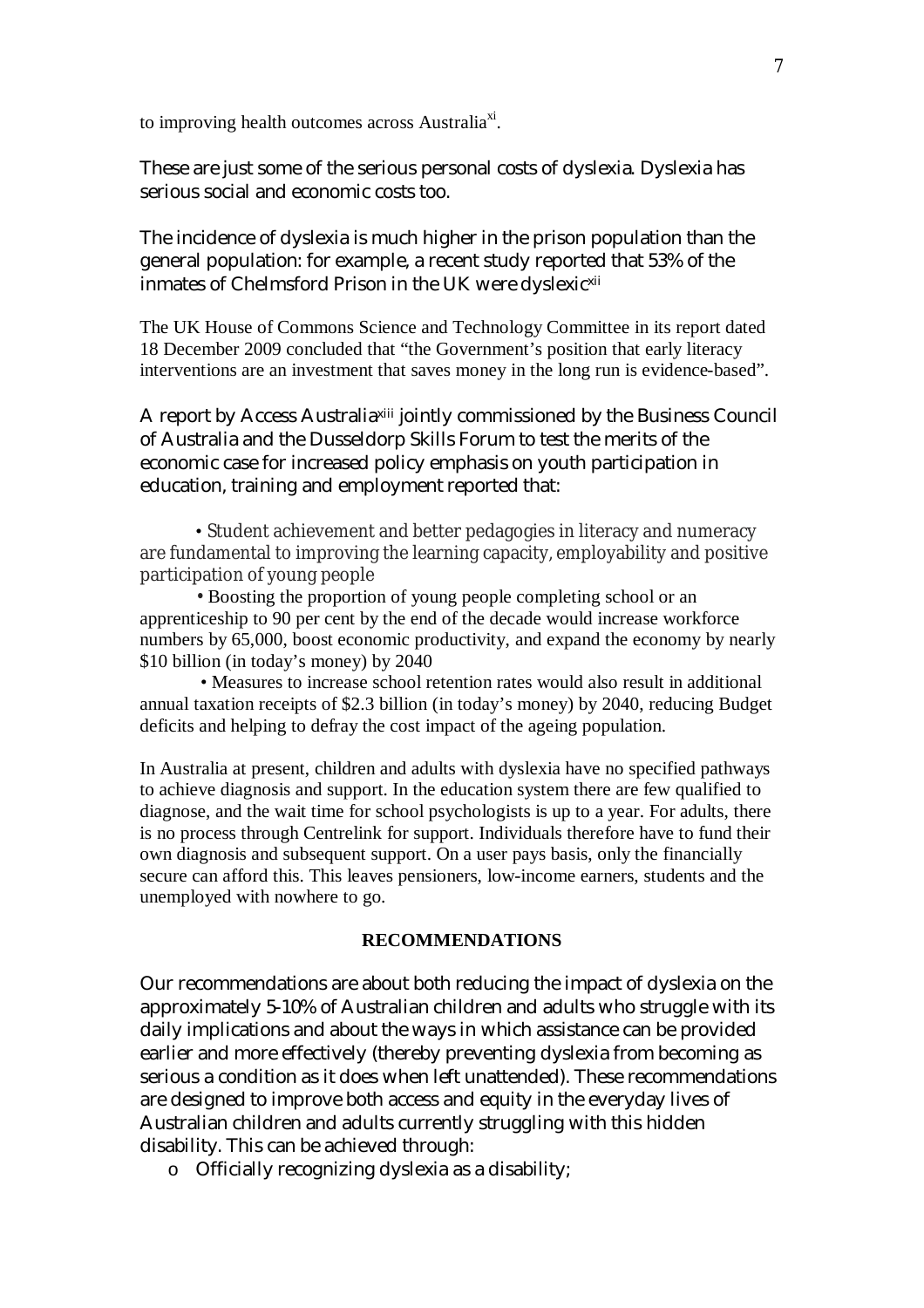- o Providing high quality literacy instruction;
- o Providing school-based dyslexia resilience programs.
- o Improving current teachers' knowledge, skills and understanding of learning to read and dyslexia;
- o Improving training courses for future teachers;
- o Enabling access to early assessment and identification;
- o Providing appropriate support and accommodations, including the establishment of an Accessible Instructional Material Centre (AIMC) whose first task will be to facilitate the development of a national Accessible Instructional Strategy (AIMS);
- o Establishing dyslexia-friendly schools and workplaces; and,
- o Increasing community awareness of dyslexia.

Implementation of these recommendations would have two highly beneficial results:

- It would maximise the probability of successfully learning to read, and
- It would minimise the negative impacts of being unable to read

### **DEFINING AND RECOGNISING DYSLEXIA AS A DISABILITY**

### **Recommendation 1 - Definition of dyslexia**

There should be adoption at a national level of a working definition of dyslexia to allow shared language for productive discourse on the issue in Australia. Our proposed working definition, consistent with the definitions published by the British Dyslexia Association, the International Dyslexia Association/ National Institute of Child Health and Development, the International Reading Association, and the Rose Report on Dyslexia, is:

*Dyslexia is a language-based learning disability of neurological origin. It primarily affects the skills involved in accurate and fluent word reading and spelling. It is frequently associated with difficulties in phonological processing. It occurs across the range of intellectual abilities with no distinct cut-off points. It is viewed as a lifelong disability that often does not respond as expected to best-practice evidence-based classroom methods for teaching reading.*

### **Recommendation 2 - Recognition of dyslexia as a disability**

There should be legislative recognition at both State and Commonwealth level of dyslexia *as a disability* as determined under the Disability Discrimination Act (1992). Dyslexia should be included under the special needs section of the Education Acts in each of the states as has now been instituted in NSW. This will require that additional disability funding becomes available.

### **Recommendation 3 - National Dyslexia Advisory Council**

A National Dyslexia Advisory Council should be established. Its membership should include people with dyslexia, representatives from Australian peak dyslexia organizations, and national and international experts on dyslexia and learning disability.

### **Recommendation 4 - Compliance with the Act.**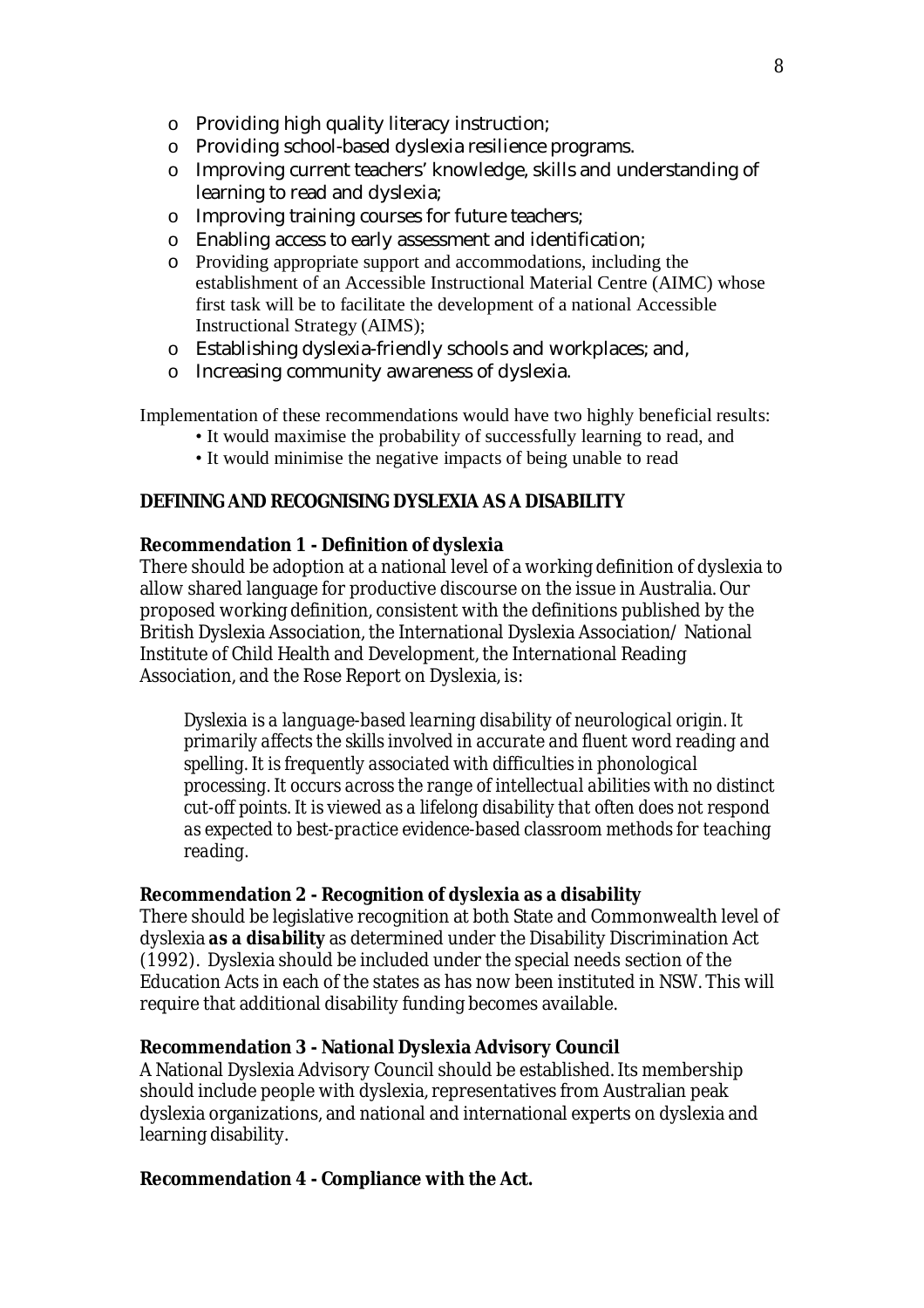Commonwealth funding of all educational institutions should be contingent on demonstrated compliance with the Disability Discrimination Act 1992 (Amended in 2008), and the Disability Standards for Education 2005.

# **SCHOOLS AND TEACHERS**

# **Recommendation 5 - Pre-service training**

All teacher-training syllabi should include:

• Training in evidence-based reading instruction, shown through rigorous research to minimise the impact of dyslexia;

• Training in early screening / identification of students at risk of long term literacy problems, including dyslexia; and,

• Training in effective, research-based strategies that support students with dyslexia including: resilience development, use of non-print mediums, and presence of whole school dyslexia policies.

# **Recommendation 6 – Evidence-Based Teaching**

• It should be ensured that appropriate teaching strategies, shown through rigorous, evidence-based research to be effective in developing strong literacy skills, are used in all Australian Junior Primary classrooms. This will assist in reducing the impact of dyslexia significantly.

- All schools should ensure that the three Waves of literacy provision are in place, are of a high quality, and are well-coordinated. In order to achieve this, schools should have access to the expertise of teachers with specialist skills in addressing dyslexic difficulties
- Provision should be made for close monitoring of students 'at risk' of dyslexia as well as those diagnosed with dyslexia

• Learning Support should be provided for those diagnosed with dyslexia through a written Support Plan that incorporates individual literacy teaching, resilience teaching, and classroom accommodations.

# **Recommendation 7 – In-Service Training**

• Professional development programs should to be developed for all practising classroom teachers to assist them to identify and support students at risk of dyslexia.

• Existing in-service training courses provided by approved organizations should be officially recognized and funded.

# **Recommendation 8 – Specialist Training**

Funding should be provided to universities and other approved organizations for the establishment of specialist accredited training courses to train practising teachers to identify and teach students at risk of dyslexia, such as those courses provided by Dyslexia Action UK.

# **Recommendation 9 – Dyslexia-Friendly Schools**

• A national program should be established for the development and accreditation of 'dyslexia-friendly' schools involving specific inclusion (at all levels of policy and practice) of the needs of students who have dyslexia. (The British Dyslexia Association has a detailed model of such 'dyslexia friendly' schools).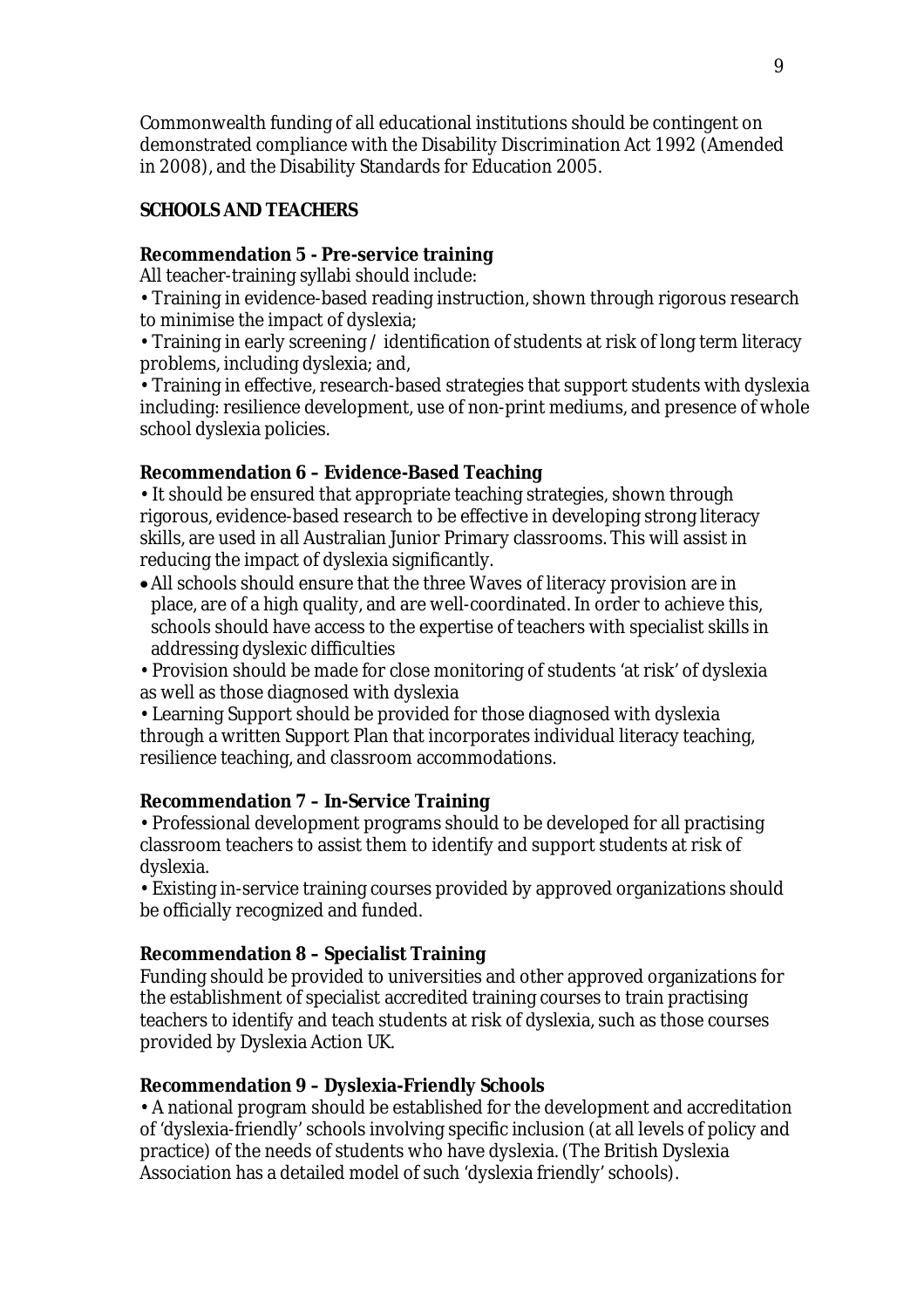• A funding scheme should be established to which schools could apply with a specific plan for making the school dyslexia-friendly. Schools already accredited as dyslexia-friendly could also apply to this scheme for funding to become consultants and PD providers to other schools and to become providers of assistance to dyslexic children in other schools.

• Clear guidance should be provided to schools on what appropriate provisions have become available for people with dyslexia.

• A national teacher dyslexia resource booklet should be compiled and distributed to all schools, similar to that produced by NZ Education Dept.

# **Recommendation 10 – Special considerations for people with dyslexia.**

A diagnosis of dyslexia should entitle a student or adult to use a computer or laptop, with appropriate assistive technology programs installed, in class, in exams and in the workplace; and should also entitle students to additional time in exams, or to the use of a reader or scribe.

# **ASSESSMENT OF DYSLEXIA**

# **Recommendation 11 – Dyslexia Assessment**

*•* Access to early, systematic, dyslexia assessment should be available to all students identified by teachers as being at risk of dyslexia.

• Initial screening and assessment of such at-risk children to be undertaken within the school environment by a specialist teacher, followed by in-depth assessment of reading and spelling by an appropriately-trained psychologist, speech pathologist or other person with relevant qualifications.

• FaHCSIA should directly fund parents and adults to access dyslexia assessments provided by suitably qualified professionals.

• Full funding through Centrelink should be provided to parents on pensions or with health care cards, students on Austudy or equivalent and those on unemployment benefits.

• Professional development programs need to be developed for all practising school psychologists to assist them in the assessment and appropriate support of students with dyslexia.

• Recommendations arising from in-depth assessments should be fully supported by the school, training institution or workplace.

• The cost of dyslexia assessment, tuition and costs involved with accessibility such as alternate formats and specialist software programs should be added to the list of eligible expenses for the Education Tax Refund.

# **APPROPRIATE SUPPORT AND ACCOMMODATIONS**

# **Recommendation 12 - Information booklet for families**

A booklet for families and carers should be prepared and distributed which explains what new provisions for dyslexic children have been introduced.

# **Recommendation 13 – Accessible Instructional Material Strategy (AIMS)**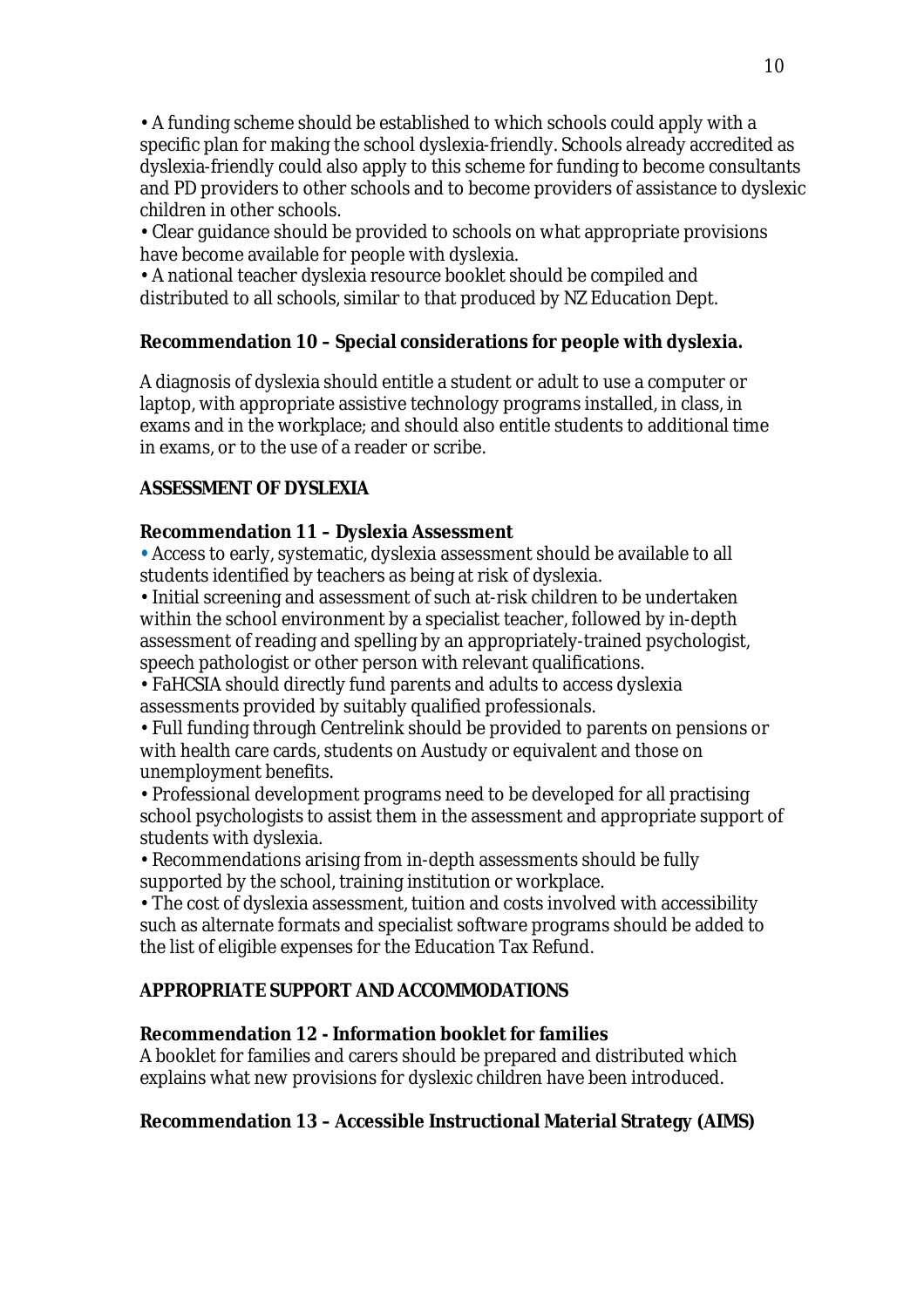An Accessible Instructional Material Strategy (AIMS) for primary, secondary and tertiary education should be established throughout Australia. This should be enacted through Federal legislation.

### **Recommendation 14 – Accessible Instructional Materials Centre**.

The Federal Government should establish an Accessible Instructional Materials Centre (AIMC) as a matter of urgency.

### **Recommendation 15 - Assistive Technology**

**•** Funding for the Print Disability Services Program should be increased, with the appropriate level of funding determined under the AIMS.

• An Assistive Technology Fund for Dyslexia should be established that provides assistive technology options directly to students around Australia.

• A national subscription to Bookshare should be funded by FaHCSIA.

• Publishers should be required by legislation to provide an electronic version of any educational text.

# **COMMUNITY AWARENESS**

# **Recommendation 16 – Community Awareness**

National support should be provided for initiatives that develop community awareness and understanding of dyslexia, such as:

- Funding should be provided for existing Dyslexia help lines and support programs.
- Support for a Dyslexia Week should be developed.
- A mentor system by successful people who have dyslexia should be established.
- A Dyslexia section on the FACHSIA Raising Children website should be developed.
- Clear guidance should be provided to families on what appropriate provisions have become available for people with dyslexia.

• Media coverage of what assistance people with dyslexia are entitled to receive should be fostered.

# **EMPLOYMENT AND TRAINING**

# **Recommendation 17 – Dyslexia-friendly workplaces**

A national program should be established for the development of 'dyslexiafriendly' workplaces detailing specific inclusion (at all levels of policy and practice) of the needs of employees who have dyslexia. Employment seekers with dyslexia should be eligible for funding under the Workplace Modification Scheme (this provides funding to people with disabilities to modify the workplace - physical modification, or the supply of assistive technology).

# **Recommendation 18 – Improving adult literacy courses**

• The effectiveness of TAFE and adult learners programs in the remediation of adult illiteracy and access to learning / training should be evaluated.

• The Certificate I in Foundation Skills for Adults with Dyslexia course currently run at TAFEs in Western Australia should be adopted in all states and territories.

• Centrelink recommended literacy training courses should be monitored for effectiveness and accredited by specialists in the area of literacy difficulties.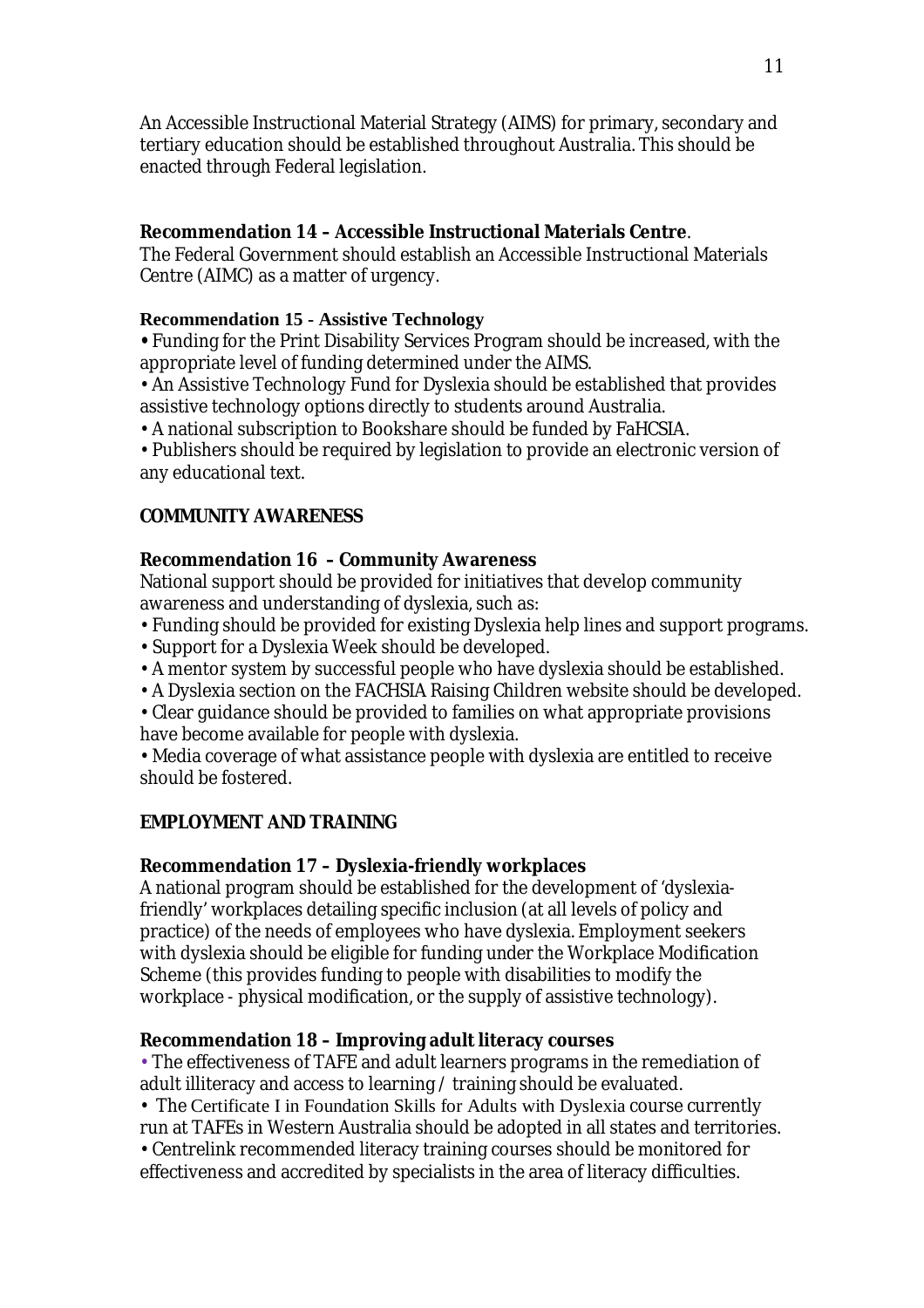### **DYSLEXIA RESEARCH FUNDING**

#### **Recommendation 19 – Funding for efficacy research**

Funding for research to determine effective dyslexia support in schools, for example, funding for:

• Large randomised controlled trials of school-based dyslexia intervention studies including:

• Evaluation of the efficacy of dyslexia treatment programs

• Development and trial of models of dyslexia resilience programs and environments

• Development and trial of models of teacher training and whole school support for effective use of assistive technology by students who have dyslexia

The UK House of Commons Science and Technology Committee in its report dated 18 December 2009 recommended that "the Government . . .commission a large randomised controlled trial to identify the most effective and cost-effective early literacy intervention".

#### **A CONCLUDING EXAMPLE**

One of the members of our Working Party, Jim Bond, has suffered throughout his life from profound dyslexia. Very recently he has begun to work with the Macquarie University Accessibility Services Unit. He is a man whose life has been transformed through the use of assistive technology. He has told the rest of us about the profound differences to his life that have resulted from his being able to access printed information independently for the first time in his life. In the space of a few weeks he has already begun a degree in political science at university, has been able to read the web (and its many references to himself), and his wife has had the first break in 30 years of having to read absolutely everything to him. Many other Australians need and deserve to have such opportunities made available to them.